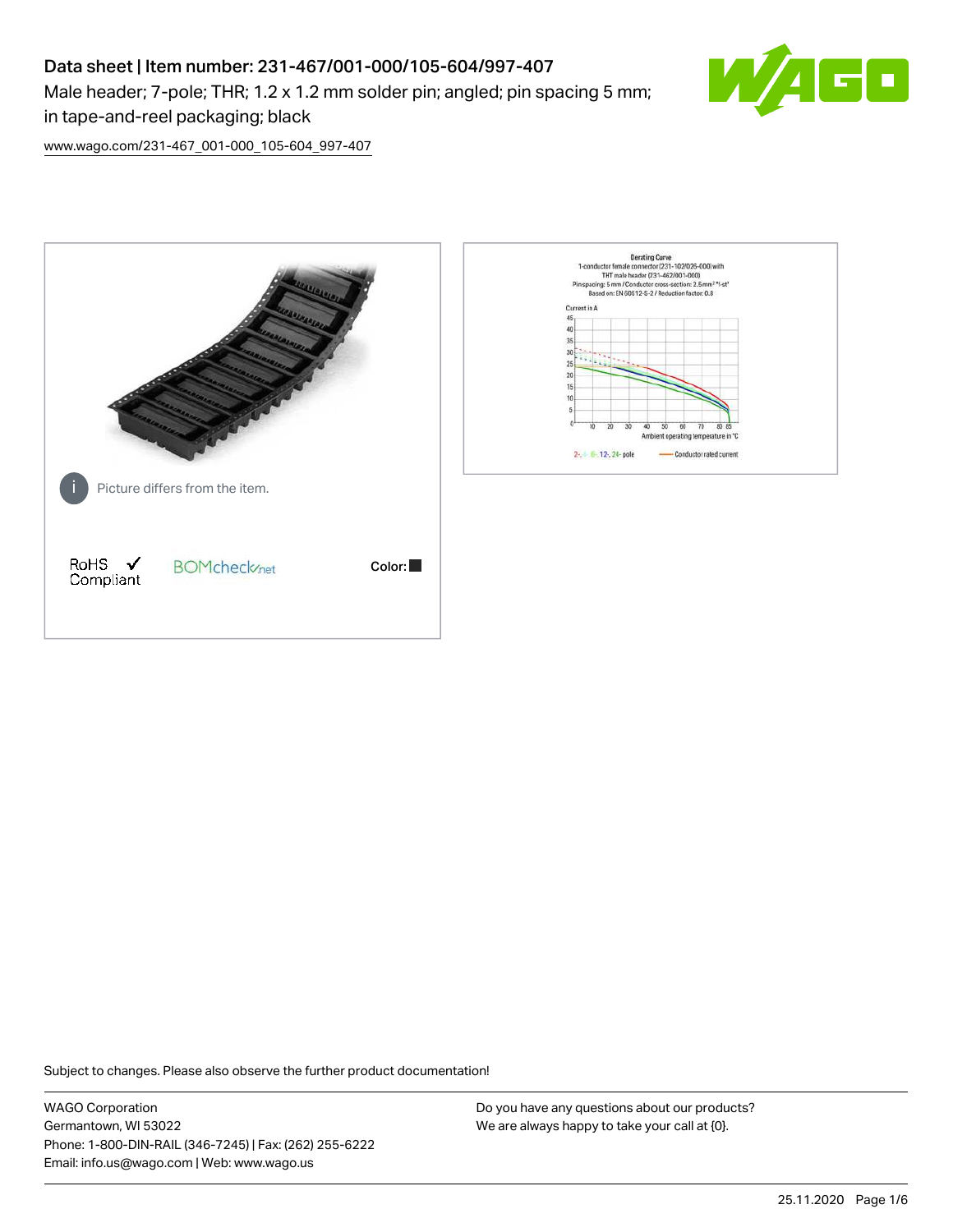



### Item description

- $\blacksquare$ THR male headers for reflow soldering in SMT applications
- П Available in tape-and-reel packaging for automated pick-and-place PCB assembly
- $\blacksquare$ 1.2 x 1.2 mm solder pins allow nominal current up to 16 A, enhancing stability of shorter headers
- $\blacksquare$ Also available in bulk packaging for manual placement
- $\blacksquare$ Male headers may be mounted horizontally or vertically
- П With coding fingers

Subject to changes. Please also observe the further product documentation!

WAGO Corporation Germantown, WI 53022 Phone: 1-800-DIN-RAIL (346-7245) | Fax: (262) 255-6222 Email: info.us@wago.com | Web: www.wago.us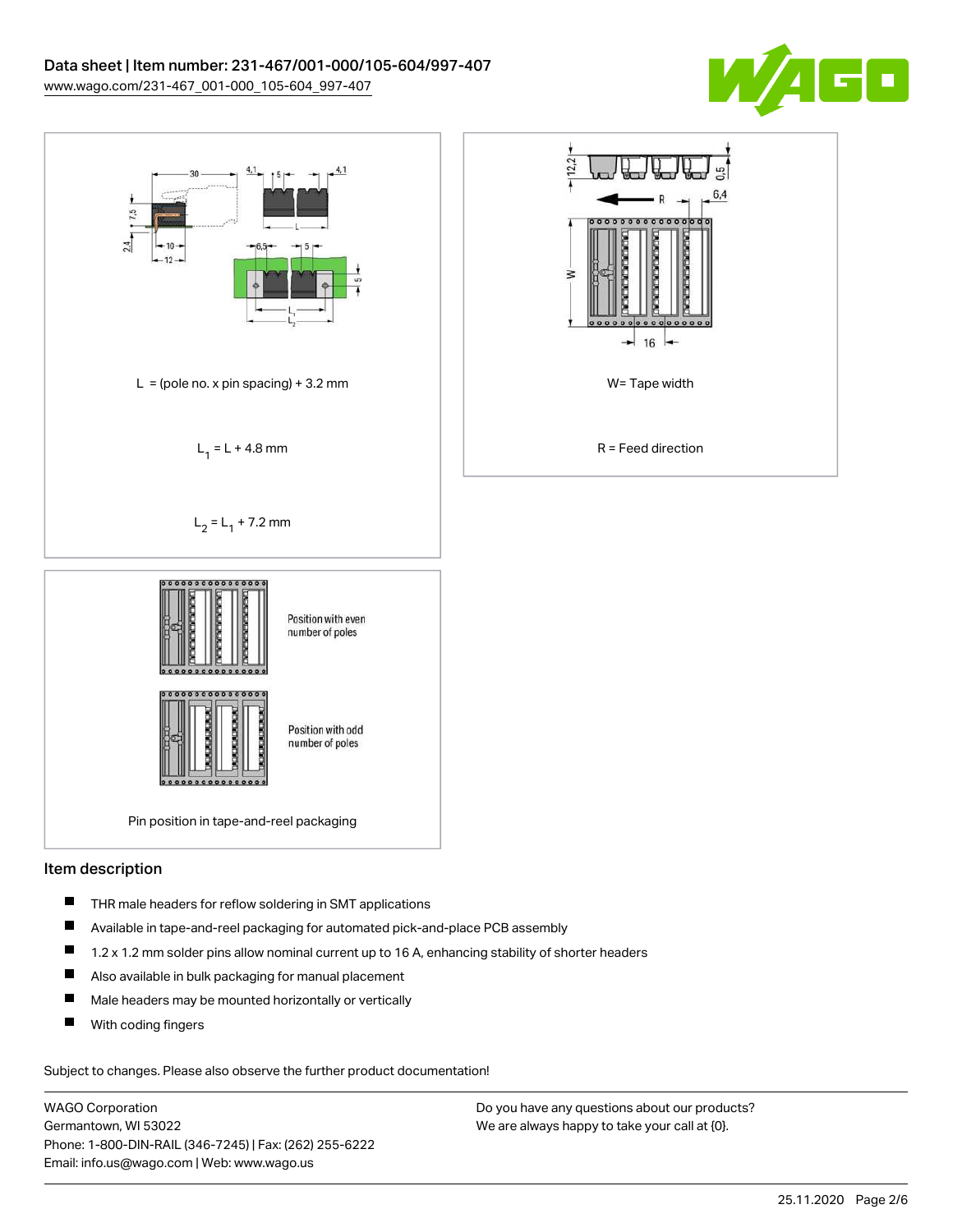

#### Safety information 1:

The MCS – MULTI CONNECTION SYSTEM includes connectors without breaking capacity in accordance with DIN EN 61984. When used as intended, these connectors must not be connected/disconnected when live or under load. The circuit design should ensure header pins, which can be touched, are not live when unmated.

### Data

Electrical data

# Ratings per IEC/EN 60664-1

| Ratings per                 | IEC/EN 60664-1                                            |
|-----------------------------|-----------------------------------------------------------|
| Rated voltage (III / 3)     | 250 V                                                     |
| Rated surge voltage (III/3) | 4 <sub>k</sub> V                                          |
| Rated voltage (III/2)       | 320 V                                                     |
| Rated surge voltage (III/2) | 4 <sub>k</sub> V                                          |
| Nominal voltage (II/2)      | 630 V                                                     |
| Rated surge voltage (II/2)  | 4 <sub>kV</sub>                                           |
| Rated current               | 16 A                                                      |
| Legend (ratings)            | (III / 2) ≙ Overvoltage category III / Pollution degree 2 |

### Ratings per UL 1059

| Approvals per                  | <b>UL 1059</b> |
|--------------------------------|----------------|
| Rated voltage UL (Use Group B) | 300 V          |
| Rated current UL (Use Group B) | 10 A           |
| Rated voltage UL (Use Group D) | 300 V          |
| Rated current UL (Use Group D) | 10 A           |

## Ratings per UL 1977

| Rated voltage UL 1977 | 600V |
|-----------------------|------|
| Rated current UL 1977 |      |

### Ratings per CSA

| Approvals per                   | <b>CSA</b> |
|---------------------------------|------------|
| Rated voltage CSA (Use Group B) | 300 V      |
| Rated current CSA (Use Group B) | 10 A       |
| Rated voltage CSA (Use Group D) | 300 V      |
| Rated current CSA (Use Group D) | 10 A       |

Subject to changes. Please also observe the further product documentation!

| WAGO Corporation                                       | Do you have any questions about our products? |
|--------------------------------------------------------|-----------------------------------------------|
| Germantown. WI 53022                                   | We are always happy to take your call at {0}. |
| Phone: 1-800-DIN-RAIL (346-7245)   Fax: (262) 255-6222 |                                               |
| Email: info.us@wago.com   Web: www.wago.us             |                                               |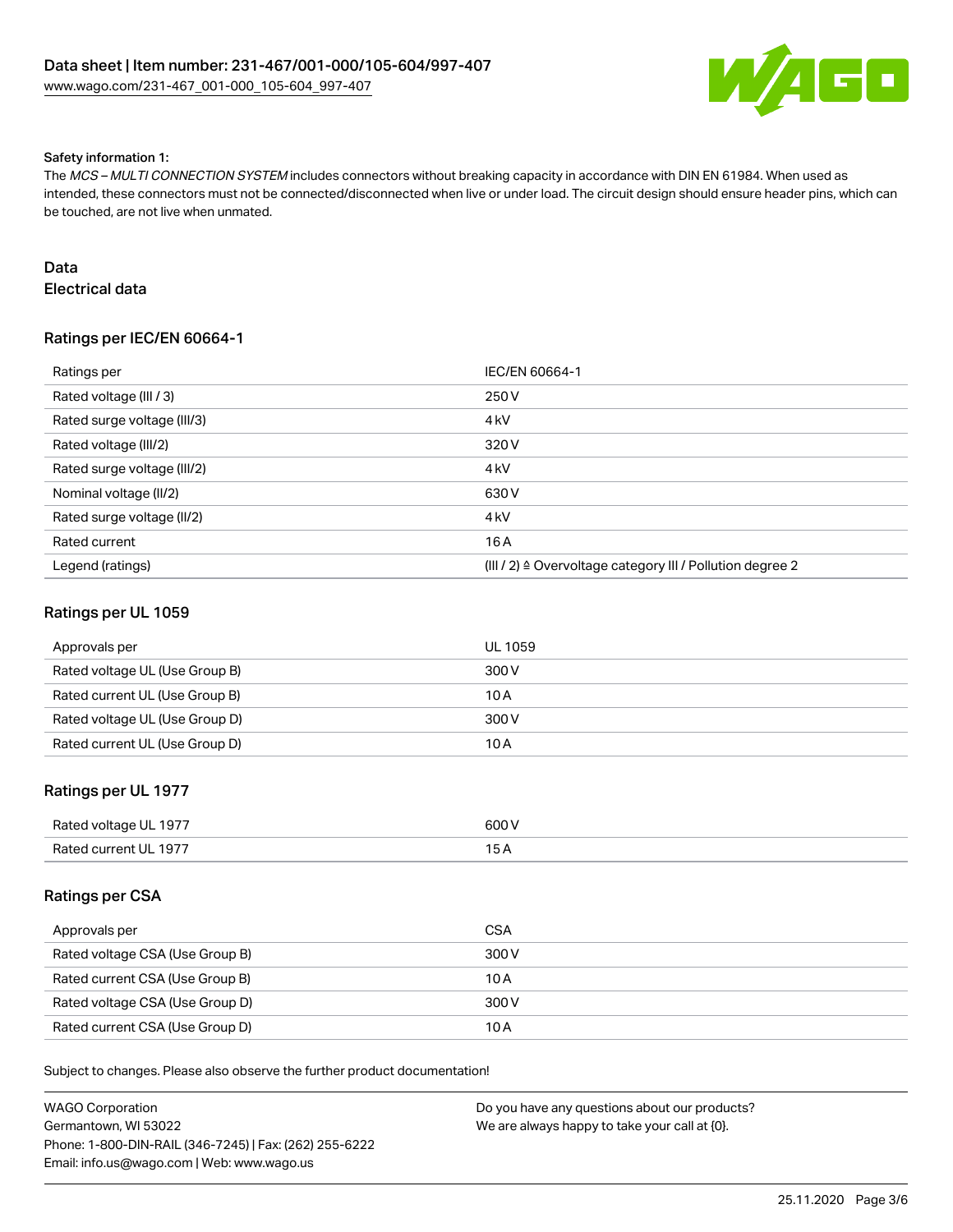

# Connection data

| Pole No.                   |  |
|----------------------------|--|
| Total number of potentials |  |
| Number of connection types |  |
| Number of levels           |  |

# Physical data

| Pin spacing                              | 5 mm / 0.197 inch          |
|------------------------------------------|----------------------------|
| Width                                    | 38.2 mm / 1.504 inch       |
| Height                                   | 10.8 mm / 0.425 inch       |
| Height from the surface                  | 8.4 mm / 0.331 inch        |
| Depth                                    | 12 mm / 0.472 inch         |
| Solder pin length                        | $2.4 \text{ mm}$           |
| Solder pin dimensions                    | $1.2 \times 1.2$ mm        |
| Plated through-hole diameter (THR)       | $1.7$ <sup>(+0.1)</sup> mm |
| Reel diameter of tape-and-reel packaging | 330 mm                     |
| Tape width                               | 56 mm                      |

### Plug-in connection

| Contact type (pluggable connector) | Male connector/plug |
|------------------------------------|---------------------|
| Connector (connection type)        | for PCB             |
| Mismating protection               | No                  |
| Mating direction to the PCB        |                     |

# PCB contact

| PCB contact                         | THR                                      |
|-------------------------------------|------------------------------------------|
| Solder pin arrangement              | over the entire male connector (in-line) |
| Number of solder pins per potential |                                          |

# Material Data

| Color                       | black                                   |
|-----------------------------|-----------------------------------------|
| Material group              |                                         |
| Insulation material         | Polyphthalamide (PPA GF)                |
| Flammability class per UL94 | V0                                      |
| Contact material            | Electrolytic copper ( $E_{\text{Cu}}$ ) |

Subject to changes. Please also observe the further product documentation!

| <b>WAGO Corporation</b>                                | Do you have any questions about our products? |
|--------------------------------------------------------|-----------------------------------------------|
| Germantown, WI 53022                                   | We are always happy to take your call at {0}. |
| Phone: 1-800-DIN-RAIL (346-7245)   Fax: (262) 255-6222 |                                               |
| Email: info.us@wago.com   Web: www.wago.us             |                                               |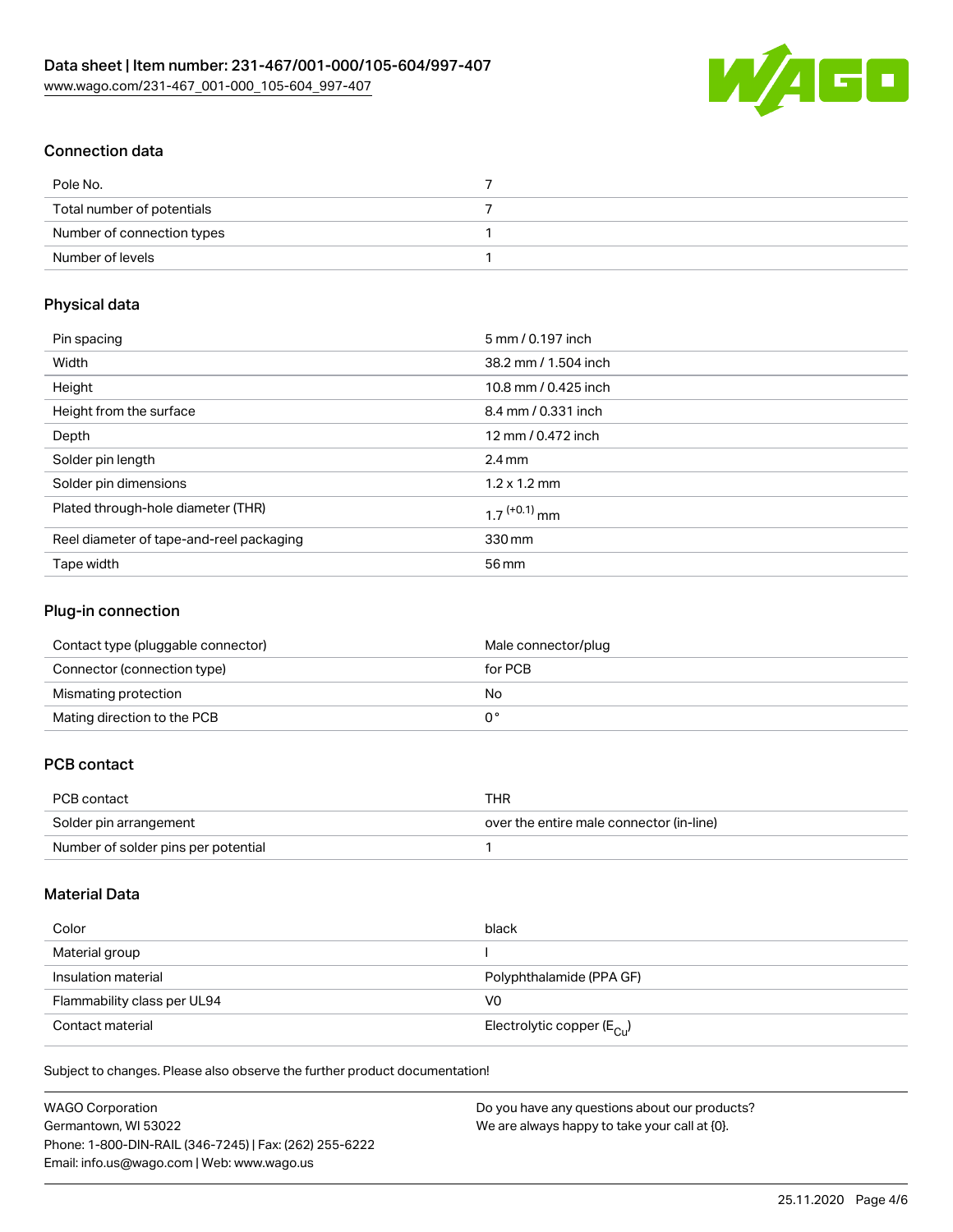### Data sheet | Item number: 231-467/001-000/105-604/997-407

[www.wago.com/231-467\\_001-000\\_105-604\\_997-407](http://www.wago.com/231-467_001-000_105-604_997-407)



| Contact plating | tin-plated |
|-----------------|------------|
| Weight          | ັັ         |

### Environmental Requirements

| Limit temperature range<br>$   -$ | $. +100 °C$<br>-60<br>.<br>___ |
|-----------------------------------|--------------------------------|
|-----------------------------------|--------------------------------|

### Commercial data

| Packaging type        | bag           |
|-----------------------|---------------|
| Country of origin     | DE            |
| GTIN                  | 4050821042839 |
| Customs tariff number | 85366990990   |

### Approvals / Certificates

#### Country specific Approvals

| Logo | Approval                               | <b>Additional Approval Text</b> | Certificate<br>name |
|------|----------------------------------------|---------------------------------|---------------------|
| Ж    | <b>CSA</b><br>DEKRA Certification B.V. | C <sub>22.2</sub>               | 1466354             |

# Counterpart

| ltem no.231-107/026-000                                                       |                              |
|-------------------------------------------------------------------------------|------------------------------|
| Female plug; 7-pole; 12 AWG max; pin spacing 5 mm; 1 conductor per pole; gray | www.wago.com/231-107/026-000 |

# Compatible products

#### Marking accessories

| e de la comparación de la comparación de la comparación de la comparación de la comparación de la comparación de<br>La comparación de la comparación de la comparación de la comparación de la comparación de la comparación de l | Item no.: 210-833<br>Marking strips; on reel; 6 mm wide; plain; Self-adhesive; white | www.wago.com/210-833 |
|-----------------------------------------------------------------------------------------------------------------------------------------------------------------------------------------------------------------------------------|--------------------------------------------------------------------------------------|----------------------|
| <b>Sold Street Section</b>                                                                                                                                                                                                        | Item no.: 210-834<br>Marking strips; on reel; 5 mm wide; plain; Self-adhesive; white | www.wago.com/210-834 |
| Coding                                                                                                                                                                                                                            |                                                                                      |                      |
|                                                                                                                                                                                                                                   | Item no.: 231-129<br>Coding key; snap-on type; light gray                            | www.wago.com/231-129 |

Subject to changes. Please also observe the further product documentation!

WAGO Corporation Germantown, WI 53022 Phone: 1-800-DIN-RAIL (346-7245) | Fax: (262) 255-6222 Email: info.us@wago.com | Web: www.wago.us